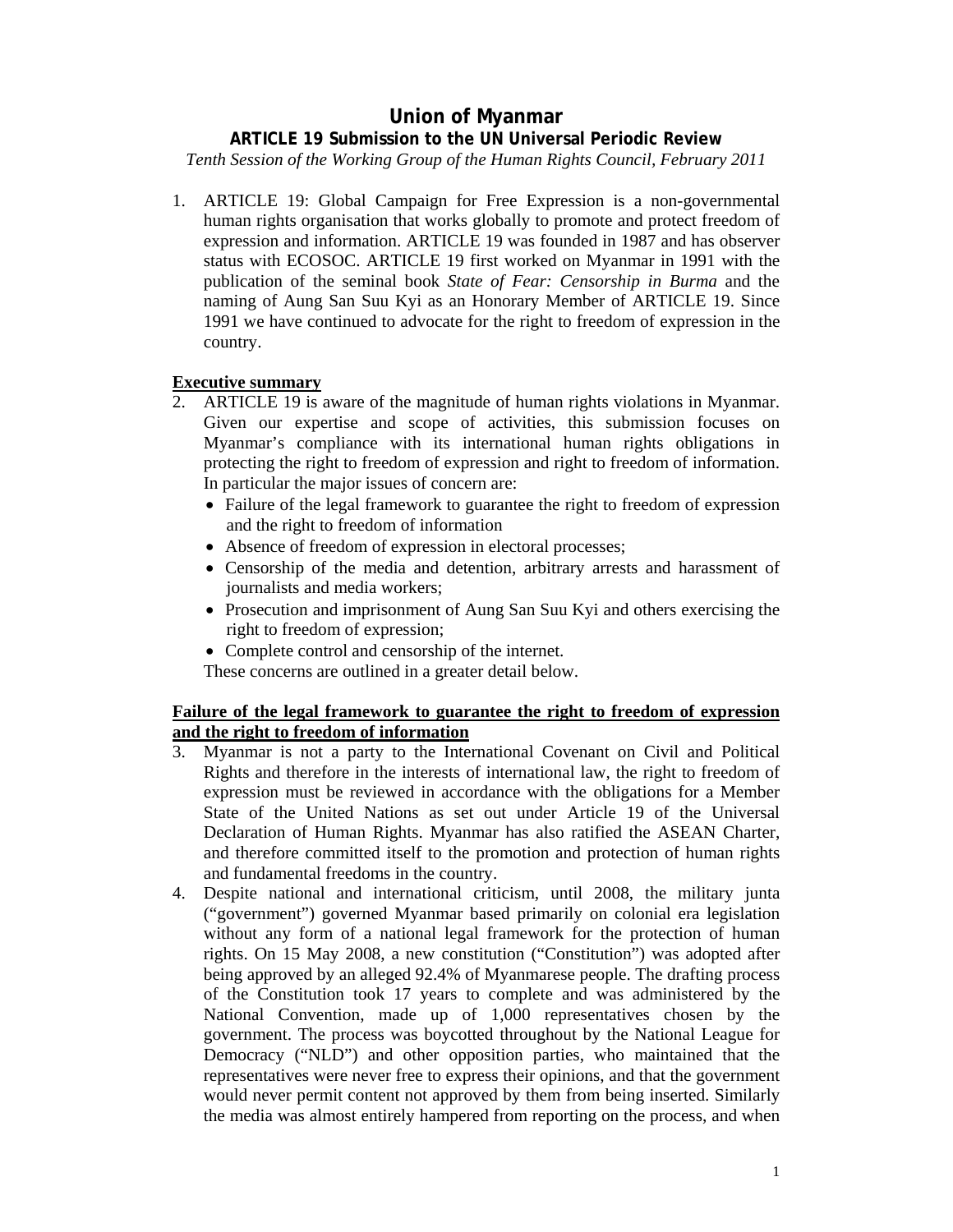the draft Constitution was published before a referendum to decide its adoption, the majority of people were never permitted access to the draft which they were supposed to vote on, nor were they able to read press reports which analysed the draft from a range of viewpoints. Furthermore, lectures, demonstrations, speeches, posters, statements and material that could be construed as critical were prohibited under the SLORC Act 1996 and Referendum Law for the Approval of the Draft Constitution of the Republic of the Union of Myanmar Act 2008.

- 5. Chapter 8 of the Constitution is titled 'Citizen, Fundamental Rights and Duties of the Citizens' and contains the right to freedom of expression under Article 354: "*Every citizen shall be at liberty in the exercise of the following rights, if not contrary to the laws, enacted for Union security, prevalence of law and order, community peace and tranquillity or public order and morality: a) to express and publish freely their convictions and opinions;..."* The so-called fundamental rights in Chapter 8 are however consistently undermined by the supremacy of the "Defence Services". . The Defence Services are permitted to participate in the State's executive function (Article 6), revoke any of the fundamental rights to maintain "peace" (Article 382), and are – rather than the judiciary – responsible for safeguarding the Constitution (Article 20(e)). The right to freedom of expression can also be restricted on the basis of promoting "feelings of hatred, enmity or discord between racial or religious communities or sects" (Article 364) or on the basis of "any act detrimental to national solidarity", or in the situation whereby such expression "adversely affect the interests of one or several other national races", they must "co-ordinat[e] with and obtain[e] the settlement of those affected" (Article 265). These restrictions to the right are at odds with international standards, which only permit exceptional limitations that are provided for by law, serve a legitimate aim, and are necessary.
- 6. The right to freedom of expression is also severely restricted by a number of other laws within the legislative framework in Myanmar. Section 122 of the Penal Code of Burma 1957 prohibits any criticism of the government or the State, and is regularly used to charge political activists, human rights defenders and journalists, defining their dissent as "high treason" and providing for long terms of imprisonment and even the death penalty. The State Protection Act 1975 is also used to imprison activists such as Aung San Suu Kyi for up to five years without trial. Several laws prohibit the collection, possession or dissemination of information or "false news" which is "detrimental to national interests", and provide for 14 year terms of imprisonment or the death penalty, and are often used to charge media workers who have submitted information to, or spoken with, the foreign or exile media (Official Secrets Act 1923, Emergency Provisions Act 1950, Electronic Transactions Act 2004). Other laws aim to stop people privately disseminating or receiving information, prohibiting the possession or use of radios, fax machines, mobile phones, modems, VCRs, or computers without a licence from the government and provide for up to 15 years imprisonment (Burma Wireless Telegraphy Act 1933, as amended in 1995 and 1996, Computer Science Development Act 1996, Television and Video Act 1996). Several laws also provide for the government's Press Scrutiny Board, Home and Religious Affairs Ministry, broadcasting censorship board, and Myanmar Motion Picture Enterprise to approve all press, television, radio and cinema content before they can publish (Printers and Publishers Registration Act 1962, Martial Law Order 3/89 1989, Motion Picture Act 1996).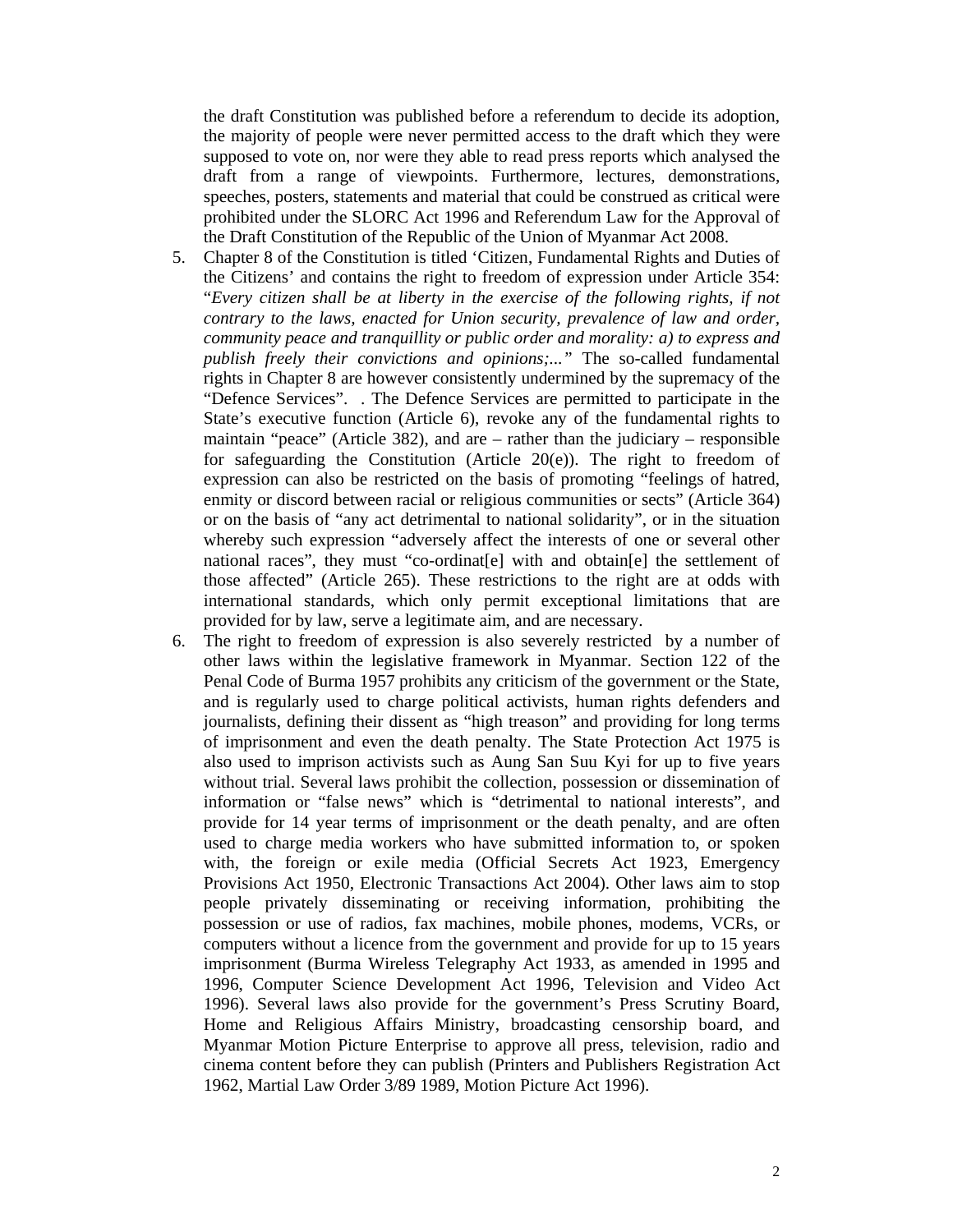7. In addition to the lack of legislative framework for the protection of the right to freedom of expression, the judicial system lacks independence and operates as an enforcer of government policy, rather than a safeguard against is arbitrariness. Trials are conducted in hidden courts and determined by arbitrary decisions by judges, often within prisons, and away from public scrutiny. Defendants rarely have access to legal representation, and when they do, the courts often evade the contestation by not allowing lawyers to meet their clients in advance of trial and by simply not informing the lawyers of the date or location of the trial. Those lawyers who do attempt to contest the charges often find themselves the victim of supplementary contempt of court charges.

#### **Absence of freedom of expression in electoral processes**

8. Following the adoption of the new Constitution, elections are due to take place in 2010. Whilst the NLD has decided not to take part in the elections due to the absence of fairness and democratic processes and the banning of thousands of political prisoners from taking part, and is therefore now officially disbanded, those parties that have decided to take part are severely limited in what campaigning they are allowed to do. The media, including radio, television and press, is devoting all its coverage to the campaigns of those parties that are linked with the military and the current government. Dissenting voices, alternative viewpoints, and more autonomous political parties are all but silent.

## **Censorship of the media and detention, arbitrary arrests and harassment of journalists and media workers**

- 9. The press within Myanmar is entirely controlled by the government, via the Press Scrutiny Board. The Board mainly consisting of relatives and supporters of the government, must clear all content before publication, sometimes taking more than six months. Furthermore, whilst there are many newspapers and journals in Myanmar, all conduct pre-publication self-censorship, including the small privately owned press, as they are reluctant to cover political issues or criticism of policies, including for example the recent referendum on the Constitution, or ethnic or gender issues. Instead they cover less politically sensitive topics such as football, health and religion, or simply only ever cover visits or gift-giving by the government and military. In the instances whereby the press criticises opposition to the government, the opposition is never permitted the right to reply. The government has also made specific attempts to manipulate the press from within by assimilating government supporters into the media at all levels.
- 10. The government also entirely controls broadcast media. Myanmar has two national state-owned radio stations on FM frequencies, which either play Burmese classical music or information about the government. There are seven television stations in Myanmar of which one is private. One of the stations, MRTV3 broadcasts content in English and is often used by the government to challenge and refute reports about Myanmar by foreign and exiled media that are forbidden to operate in the country.
- 11. Because of government control over all sources of information within Myanmar, the people have little knowledge of what is happening either within or outside of the country. Even mobile phones must be registered with the government. The few people who can afford to, try to obtain information from the vibrant exile media which has developed bases in the United Kingdom, Norway, Thailand and India. To suppress this, the government tunes all radios to government stations.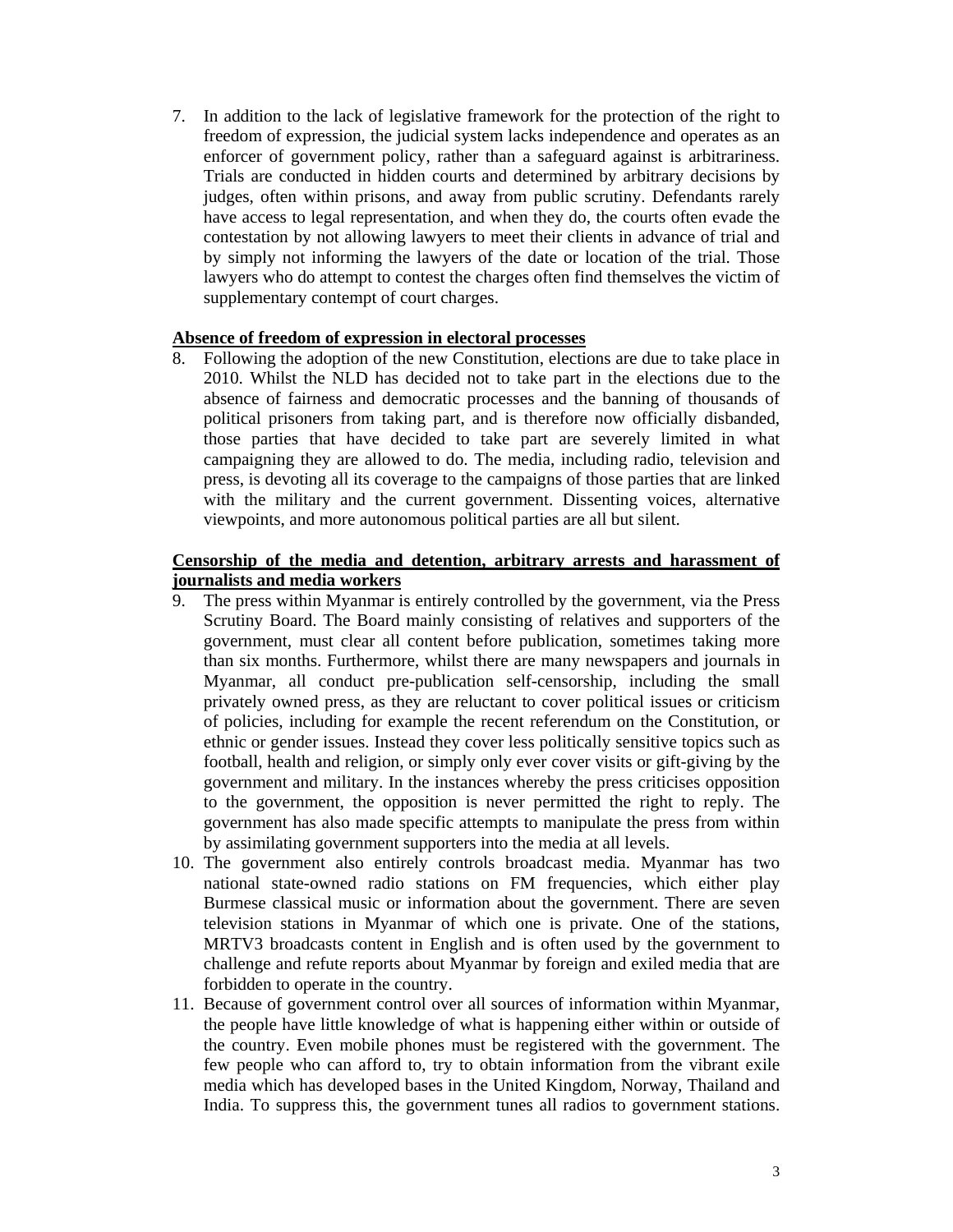Only illegally imported radios are able to pick up exile and foreign stations, with those found to possess them at risk of arrest and imprisonment. Satellite receivers are also illegal to own, although some people watch satellite television covertly.

- 12. The government discourages any contact with foreign or exile media. Foreign journalists rarely obtain visas to enter the country, except under the pretence of tourism, and foreigners are prohibited from visiting much of the country, barring a few towns and cities. Journalists who do attempt to get in on tourist visas, such as the BBC's Andrew Harding, are deported upon arrival for violation of immigration rules. All foreigners must agree upon entry to only visit designated places and not to visit politically sensitive people. They are watched and followed at all times by government officials under the pretence of protecting their safety. During the August 2007 Saffron Revolution, Kenji Nagai, a Japanese journalist covering the mass protests led by monks was shot and killed.
- 13. There is severe punishment for any media house, journalist or media worker that works on politically sensitive issues. In May 2010, the government revoked the publishing licenses of two journals, *The Voice* and *The First Music* which have been pushing the boundaries in reporting politically sensitive news. In April 2010, the divisional court of Magway upheld a 27 year sentence of imprisonment for videographer Hla Hla Win for interviewing monks. In January 2010, the Rangoon Western district court sentenced journalist Ngwe Soe Lin to 13 years imprisonment for giving information to exile radio station, Democratic Voice of Burma. Also in January 2010, the Pakokku district court reportedly sentenced media worker Myint Naing to 25 years imprisonment for helping another journalist who interviewed local monks. There is also severe punishment for those who attempt to share information of public interest. Two government officials, Win Naing Kyaw and Thura Kyaw, were sentenced to death in January 2010 for leaking details to the exiled media of high level meetings between Myanmar and North Korea and discussions about procuring weapons and tunnel building.

## **Detention of Aung San Suu Kyi and others exercising the right to freedom of expression**

- 14. The major concern of ARTICLE 19 is the ongoing detention of opposition leader and Nobel Peace Prize winner, Aung San Suu Kyi. Under house arrest for most of the past 21 years, Aung San Suu Kyi receives little news from the outside world and is denied access to information about what is happening in her country, or in the international community. Similarly, very little is heard from her, except on the few occasions when the government allows her to see her lawyer, and he, at great risk to his own limited freedom, then attempts to pass her messages on. Despite her detention, the government ignores the calls for her release from of the UN and other members of the international community.
- 15. In addition to Aung San Suu Kyi, according to available reports, at least 2,100 political prisoners are also incarcerated in order to punish and prevent them exercising their right to freedom of expression.. This number has doubled over the past few years in the run up to the countdown to the elections, and consists of political activists, artists and singers, students and academics, lawyers, teachers and monks. Many have spent significant time in detention, are regularly shifted around Myanmar's 100 known prisons and labour camps without access to their family, sufficient nutrition or water, or medical care, and suffering from abuse and torture.